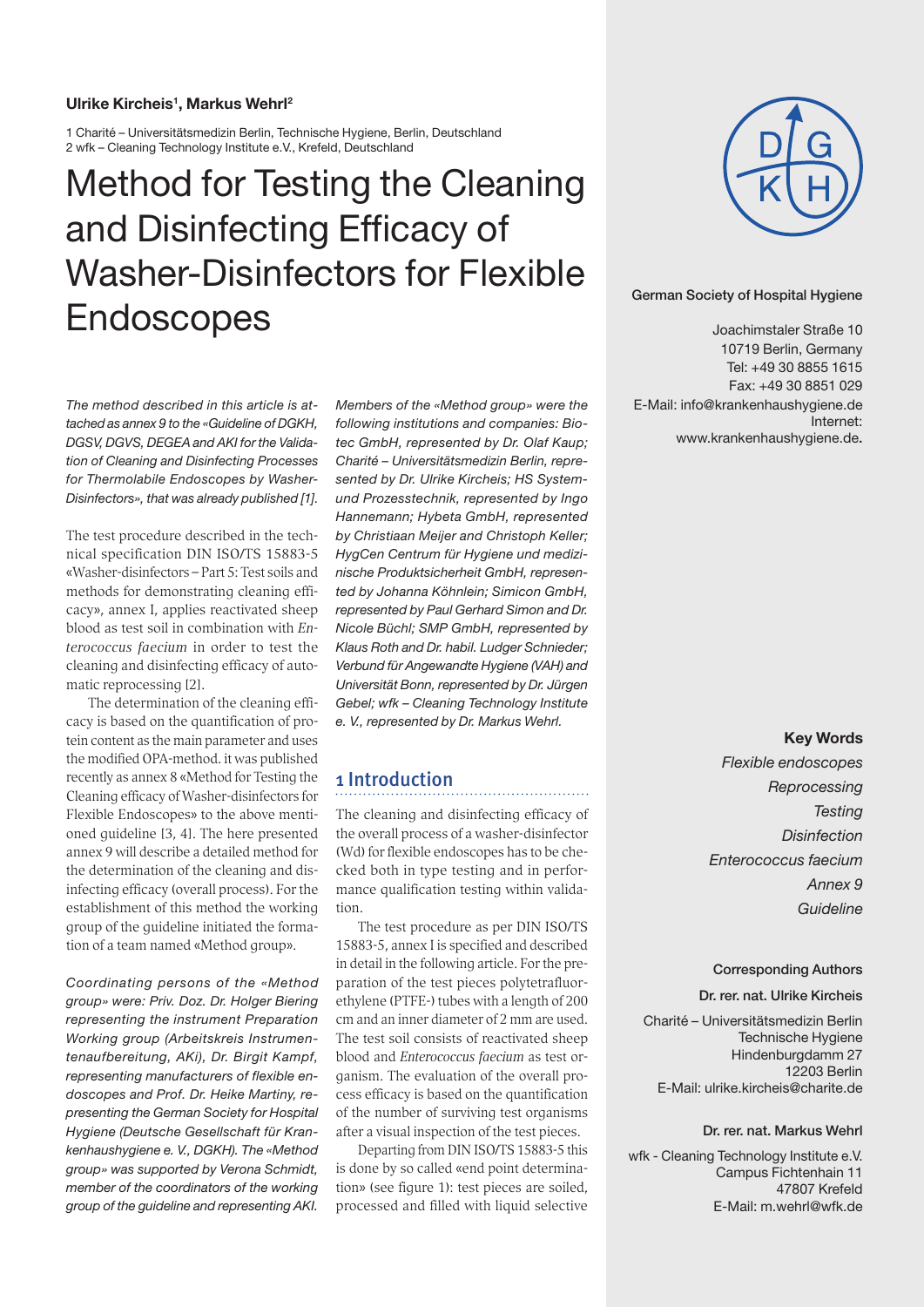# | DGKH

agar afterwards in order to detect all surviving test organisms.

If more information on the failure or insufficiency of a process is needed, additional tests for the quantification of surviving test organisms can be performed. For this purpose test organisms are eluted with a solution containing neutralizer, see figure 1. The eluate is filtered and the membrane filter is incubated on agar media. in the case of high cell numbers dilution series can be plated additionally. After this the eluted test pieces are filled with liquid selective agar in order to detect test organisms which were not eluted.

For the evaluation of cleaning-disinfection processes reduction factors (RF-values) are established. The RF-values are calculated from the number of surviving test organisms retrieved from the end point determination or alternatively from membrane filters and dilution series, each in proportion to the initial challenge of test organisms.

The following article specifies the test method including growing of test organisms, preparation of the test soil and test pieces, determination of the end point, elution of residing test organisms, and evaluation of results. An overview of the workflow is given in figure 1.

# 2 Material

#### 2.1 Test soil

- sheep blood heparinised with 10 IE heparin ml-1. The usage of pooled blood, i. e. a mixture of blood from several animals, is recommended (e. g. from Acila GmbH, Fiebig Nährstofftechnik). The quality of the blood should be in accordance with the criteria described in annex 8 [3, 4]
- protamine hydrochloride or protamine sulfate, applied to a final concentration of 15 IE ml-1 blood (e. g. Protamin Valeant 1000 i.e. ml-1 of Valeant Pharmaceuticals Germany GmbH)
- test organism: Enterococcus faecium (E. faecium) (ATCC 6057, DSM 2146)

#### 2.2 Materials for test pieces

- PTFE-tubes, length 200 cm, inner diameter 2 mm, wall thickness 0.5 mm (e. g. from VWR international GmbH, Order-No: 228-4134). The influence of a pre-cleaning process of these PTFE-tubes was assessed and turned out not to be essential. The PTFE-tubes are applied as single-use products
- sections of silicone-tube, length approximately 2 cm, inner diameter 2 mm (e. g. from Carl Roth, Order-No: 9559.1); if necessary other sizes
- if applicable red locking cones (e.g. from Angiokard Medizinische Spritzguss & Entwicklungstechnik GmbH, Order-No: AK 64900)



Figure 1: Test matrix for the evaluation of the overall reprocessing performance (annex 9).

#### 2.3 Equipment and consumables

- centrifuge
- $-$  balance with a resolution of  $\leq 1$  mq, calibrated
- micro litre pipettes for diverse volumes, calibrated
- water bath with a temperature range of up to 60 °C
- membrane filtration apparatus for filters with Ø 50 mm
- shaker
- vortex mixer
- $-50$  ml centrifuge tubes (e. g. Falcon<sup>TM</sup> tube)
- glass beads, Ø 3–4 mm
- glass beakers, diverse sizes
- 10 ml syringes (single use)
- 20 ml syringes (single use)
- 60 ml syringes (single use) (bladder syringe) or 50 ml syringe for perfusors (e. g. from B. Braun)
- membrane filters, pore size 0.45 µm, Ø 50 mm
- pipette tips, diverse sizes
- drigalski spatula
- –cable straps
- scalpels

#### 2.4 Media and solutions

- liquid kanamycin esculin azide agar (55–  $60°C$
- kanamycin esculin azide agar (KAA-agar)
- test tubes with 10 ml casein soy bean peptone broth (CSl)
- casein soy bean peptone agar (CSA)
- 0.9 % physiological sodium chloride solution (NaCl-solution)
- –if applicable neutralization medium

All materials, solutions and media used for the culturing and preparation of microorganisms have to be sterile. Microbial media have to be stored cool until use.

# 3 Methods

#### 3.1 Preparation of the test organism suspension

At day 1 E. faecium cells of a densely grown surface culture on CSA-agar (at maximum second passage of the surface culture) are transferred into a test tube containing CSl medium. After incubation for 24 hours at 36 ± 1 °C the cells are vortexed (day 2). An aliquot of 100 ul is transferred into another test tube with fresh CSl medium and incubated for 24 hours at  $36 \pm 1$  °C. Experience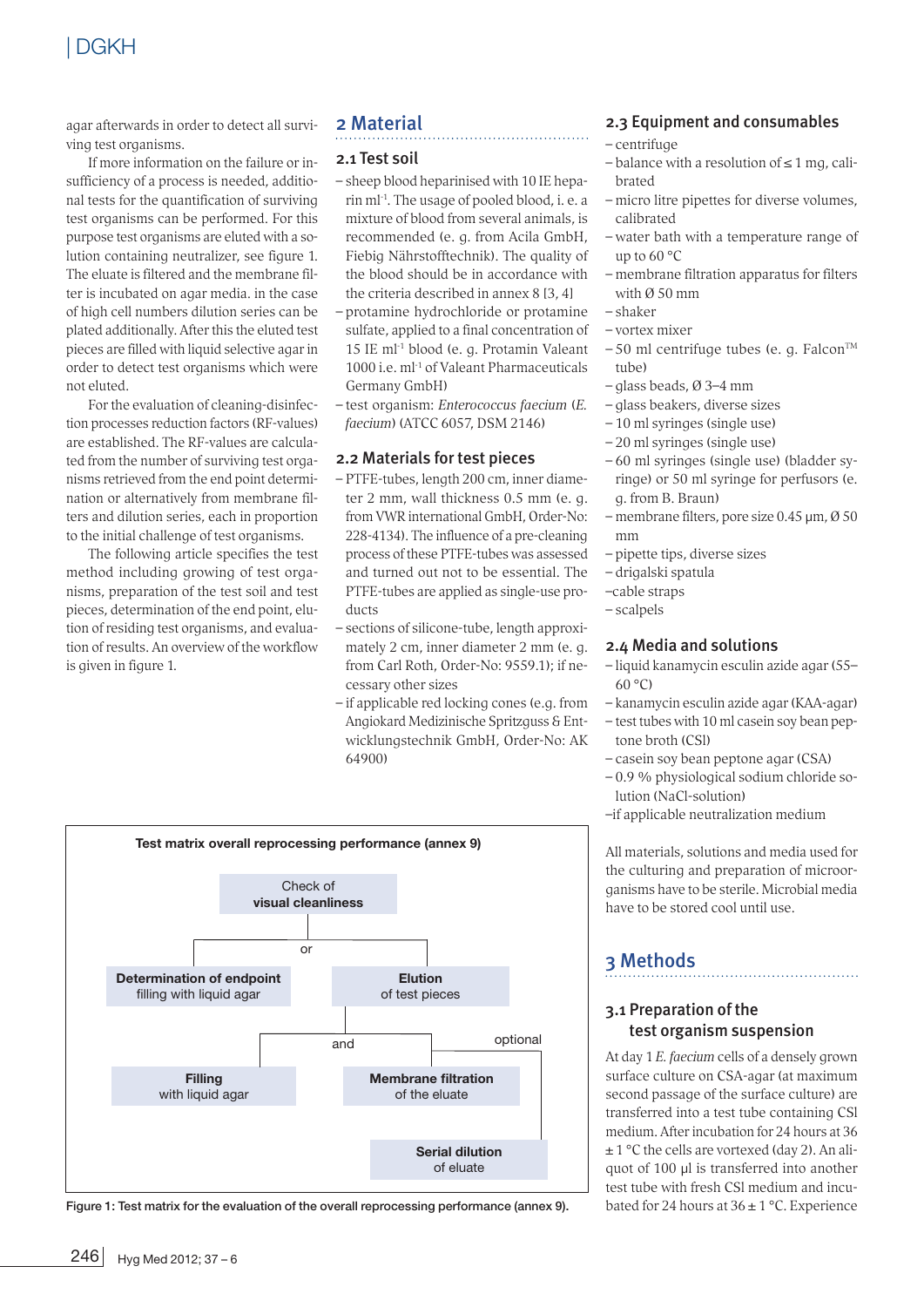has shown, that two subsequent culturing steps in liquid media result in a better bacterial growth. On day 3 the cells are suspended and 100 µl aliquots are used for inoculation on CSA petri dishes that are incubated for 72 hours at  $36 \pm 1$  °C. Approximately 10 to 15 densely grown agar dishes have to be used for the soiling of one test piece.

At day 6 the cells are harvested from the petri dishes by washing of with 5 ml NaClsolution for each dish using a drigalski spatula. The suspension of all dishes is collected in a glass beaker whose bottom is completely covered with glass beads.

The suspension is homogenized by shaking for 10 minutes at 250 rpm, then transferred to centrifuge tubes and centrifuged for 10 minutes at 3000 g. The supernatant is discarded and the cell pellet is suspended in a small volume of NaCl-solution. glass beads are added (approximately one quarter of the suspension volume) and the suspension is vortexed for 1 minute at approximately 500 rpm. An aliquot of 100 µl is taken for the subsequent quantification of colony forming units  $(CFu_{o})$  of the bacteria suspension (see 3.7).

#### 3.2 Preparation of the test soil

The heparinised sheep blood, the protamine solution and the bacteria suspension are warmed up to room temperature and each component is mixed thoroughly. The test soil for one test piece is made up of the following constituents:

- 11.4 ml heparinised sheep blood
- 0.42 ml bacteria suspension
- 0.18 ml protamine solution containing 180 IE

One by one, the components are transferred to a beaker, mixed thoroughly yet very carefully to prevent shear forces and a possible bubbling of the blood. To determine the coagulation period of the sheep blood, a stop watch is started right after the addition of protamine. After mixing the test soil an aliquot of 1.0 ml is taken and diluted in 9.0 ml NaCl-solution for the subsequent quantification of colony forming units  $(CFu<sub>r</sub>)$  (see 3.7).

#### 3.3 Preparation of test pieces

The PTFE-tubes are marked at one end (e. g. using cable straps) and a piece of siliconetube is fixed to allow the connection of a syringe to load the test soil. The weight of the prepared tubes is measured using a balance.

PTFE-tubes are soiled in a horizontal position. 10 ml of the test soil are taken up with a syringe and are injected into the tubes. After an incubation of 30 seconds,  $2 \times 10$  ml air is injected into the test pieces to purge excessive soil which is collected in a beaker.

In order to determine the time period required for blood coagulation, the beaker is swayed slightly. The onset of coagulation is characterized by a gel-like hardening of the surface, the time is assessed using a stop watch. Required time and room temperature are documented. The complete coagulation has to set in less than 30 minutes and is characterized by a solid and no longer gellike consistence. If these requirements are not met, the test soil and the respective batch of sheep blood have to be discarded

The soiled test pieces are incubated for one hour at room temperature in a horizontal position, to allow complete coagulation of the soil. Contrary to DIN ISO/TS 15883- 5, annex I, the patency is checked. For this 20 ml of air is taken up with a syringe and injected slowly into the test pieces. Test pieces which turn out to be blocked are discarded. Afterwards the weight of the test pieces is measured using a balance in order to calculate the weight of the contained test soil.

#### 3.4 Application of test pieces in a WD

For the determination of the overall cleaning-disinfection performance test pieces are mounted to the respective connections in the Wd in such a way that they will be flushed in the same direction as during soiling. The mounting has to be leak-proof and to withstand applied flushing pressures.

After the process in the Wd the test pieces are removed. Approximately 2 cm of the inlet-side which served as connection to the Wd are cut with a sterile scalpel and discarded. New sterile silicone adapters are put on the test pieces. Test pieces that serve as positive control can be analysed without cutting the inlet-side.

#### 3.5 Determination of end point

After removal the test pieces are inspected visually for cleanliness and the results are documented. The endpoint evaluation quantifies all surviving test organisms that remain in the test pieces. For the evaluation it has to be assured that no disinfectant residues are present in the test pieces. By using a 10 ml syringe the test pieces are completely filled with warm (55–60 °C) liquid KAA-agar

avoiding air bubbles and any discharge at the outlet-port. The ends of the test piece are connected to each other in ring shape by silicone adapters; alternatively, the ends may be closed off by cones. Test pieces filled with agar are incubated at  $36 \pm 1$  °C. growth of surviving test organisms is indicated by formation of a black colour. After 24 hours the number of colony forming units  $(CFU<sub>n</sub>)$ is counted, after 48 hours the test pieces are checked again, all results are documented.

#### 3.6 Elution of test organisms

An elution of test pieces is conducted for: i) analysis of reprocessing procedures with low performance, ii) to exclude any interference of disinfectant residues and iii) to quantify the microbial recovery rate of positive controls.

Processed test pieces are at first eluted with a suitable neutralization medium and subsequently filled with liquid KAA-agar. By this all test organisms are detected both in the test pieces and in the eluate. The selection of suitable neutralization media is based on information and recommendations provided by the disinfectant manufacturer or can be chosen using the standard methods of the DGHM [5].

For the elution of test organisms 50 ml neutralization medium is taken up with a syringe and injected into the test piece. The medium is injected in the same direction as the test soil and the preceding flushing in the Wd. Medium residues in the tubes are expelled by subsequent injection of  $2 \times 50$ ml air. The eluate is collected in a sterile beaker (e. g. 200 ml volume), whose bottom is completely covered with glass beads, and homogenized by shaking for 3 minutes at 250 rpm. Afterwards the test piece is filled with liquid KAA-agar (see 3.5).

The eluate is membrane filtered. To transfer the eluate quantitatively from the beaker to the filter, 150 ml of NaCl-solution is filled into the beaker, briefly shaken and filtered as well. Then the membrane filter is transferred onto KAA-agar medium and incubated at  $36 \pm 1$  °C. The total number of colonies (CFU $_{\text{M}}$ ) is counted after 24 hours, a check-up follows after 48 hours, all results are documented. The quantification of high numbers of test organisms is essential for the evaluation of non-processed positive controls  $(CFU<sub>e</sub>)$  or for the optimization of processes with low RF-values. Therefore an aliquot of 1 ml is taken from the eluate, diluted serially and plated on KAA-agar medium  $(CFU<sub>n</sub>)$  (see 3.7).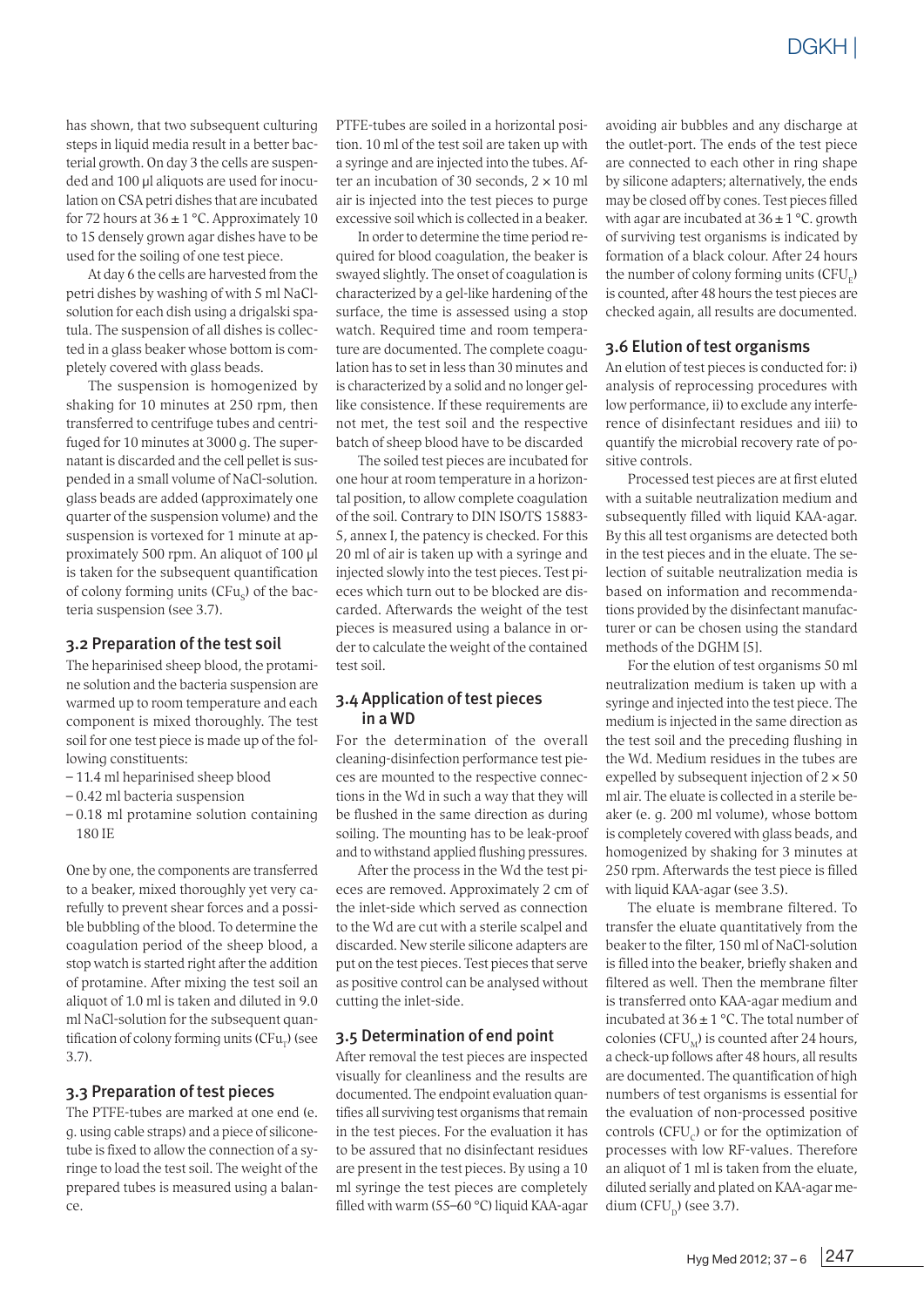Table 1: Recommended serial dilutions of the different samples and required cell concentrations. CFU<sub>E</sub>:

| Sample (chapter)                           |                    | Recommended<br>serial dilution | <b>Required</b><br>CFU ml <sup>-1</sup> |
|--------------------------------------------|--------------------|--------------------------------|-----------------------------------------|
| Suspension of test organisms (3.1)         | $KBE_{c}$          | 10-7 to 10-10                  | $\geq 1.0 \times 10^{11}$               |
| Test soil (3.2)                            | KBE <sub>n</sub>   | $10^{-5}$ to $10^{-8}$         | $\geq 3.5 \times 10^9$                  |
| Eluate of reprocessed test pieces<br>(3.6) | $KBE_{v}$          | 10 $^{\circ}$ to 10 $^{-2}$    |                                         |
| Eluate of positive controls (3.6)          | $KBE$ <sub>v</sub> | $10^{-1}$ to $10^{-6}$         |                                         |

#### 3.7 Quantification of test organisms

The quantification of test organisms by plating is done in duplicate. For the quantification of colony forming units (CFU) samples are diluted serially – according to table  $1$  – and aliquots of 100  $\mu$ l are plated on KAA-agar medium. The dishes are incubated at  $36 \pm 1$  °C, a growth of test organisms is indicated by formation of a black colour.

# 4 Quality control

For the quality control of test pieces regarding the used type of PTFE material it is referred to annex 8 of the guideline [3, 4]. The number of test organisms of the bacteria suspension  $(CFU<sub>c</sub>)$  and of the test soil  $(CFU<sub>T</sub>)$  has to be quantified for each batch of test pieces; the required values are given in table 1.

For each batch of prepared test pieces at minimum one positive control (non-processed test piece) has to be analyzed. For this purpose the bacterial recovery rate is calculated, that serves exclusively for internal quality control. For the determination test organisms are eluted and quantified by plating serial dilutions (CFU $_c$ ) (see 3.6, 3.7). The bacterial recovery rate (RRB) is calculated as follows:

$$
RR_{B} = 100 \times \frac{CFU_{C}}{WTS \times CFU_{T}}
$$

$$
\overline{\text{WTS} * \text{CFU}_{\tau}}
$$

- CFU<sub>c</sub>: number of test organisms (test piece positive control)-1 retrieved by elution and serial dilution. Counted CFU are corrected for the respective dilution and entire volume of the eluate
- WTS: gravimetrically determined weight of test soil in a test piece given in [g], that equals the volume in [ml] for an assumed density of 1.0  $\alpha$  ml<sup>-1</sup>
- CFU<sub>r</sub>: number of test organisms in the test soil ml<sup>-1</sup>

Previous experiences suggest the recovery rate to exceed 0.1 % significantly but to range below 2.0 %. Results of respective round robin tests will be published soon.

Previous experiences suggest the recovery rate to exceed 0.1 % significantly but to range below 2.0 %. Results of respective round robin tests will be published soon. – room temperature

- period until onset of coagulation of test soil
- amount of test soil in the test pieces after patency check
- calculated CFU number (test piece)-1

# 5 Analysis of test pieces

Test pieces applied for evaluation of the overall reprocessing performance have to contain  $\geq 1 \times 10^9$  CFU (test piece)<sup>-1</sup>. The initial amount of test organisms in a test piece ( $CFU<sub>TD</sub>$ ) is calculated as follows:

 $CFU_{TP}$  = WTS \* CFU<sub>T</sub>

WTS: gravimetrically determined weight of test soil in a test piece given in [g], that equals the volume in [ml] for an assumed density of 1.0 g ml-1

 $CFU<sub>r</sub>$ : number of test organisms in the test soil ml-1

Test pieces that do not meet this requirement have to be excluded from the evaluation.

Subsequently the microbial reduction factor (RF-value) is calculated for every test piece. The RF-value is the logarithmic ratio of the initial number of test organisms and the remaining number of test organisms after the process.

The determination of surviving test organisms in processed test pieces can be carried out by various methods (see figure 1) resulting in:

number of test organisms (test piece)-1 resulting of the end point determination (3.5) or of the filling of test pieces after elution (3.6). For the evaluation 10 to 100 CFU (test piece)-1 are considered. Cell numbers between 0 and 10 CFU (test piece)-1 are set to 1. Numbers exceeding the counting range are set to 100 and the RF-value is expressed as «<».

#### $CFU$ :

number of eluted and membrane filtered test organisms filter $1$  (3.6). For the evaluation between 6 and 150 CFU filter<sup>1</sup> are considered. Cell numbers between 0 and 6 CFU filter<sup>1</sup> are set to 1. Numbers exceeding the counting range are set to 150 and the RF-value is expressed as «<».

 $CFU_{p}$ :

number of eluted and diluted test organisms (test piece)-1. For the evaluation counted CFU numbers are corrected for the respective dilutions and the entire volume of the eluate.

#### 5.1 Determination of end point (3.5)

The RF-value is calculated as follows:

$$
RF = log \left( \frac{CFU_{TP}}{CFU_{E}} \right)
$$

#### 5.2 Elution and membrane filtration (3.6)

The RF-value is calculated as follows:

$$
RF = \log \left( \frac{CFU_{TP}}{CFU_{E} + CFU_{M}} \right)
$$

#### 5.3 Elution and membrane filtration and serial dilution (3.6)

The RF-value is calculated as follows:

$$
\mathsf{RF}~=~\log~\left(\frac{\mathsf{KBE}_{\mathsf{PK}}}{\mathsf{KBE}_{\mathsf{E}}~+~\mathsf{KBE}_{\mathsf{M}}~+~\mathsf{KBE}_{\mathsf{V}}}\right)
$$

#### 5.4 Documentation

Additionally to the information of quality management (see 4) the following information has to be recorded for every single test piece for the evaluation and calculation of the RF values:

- amount of containing test soil
- $-$  number of test organisms (CFU<sub>rm</sub>)
- reduction factor (RF value)
- used method